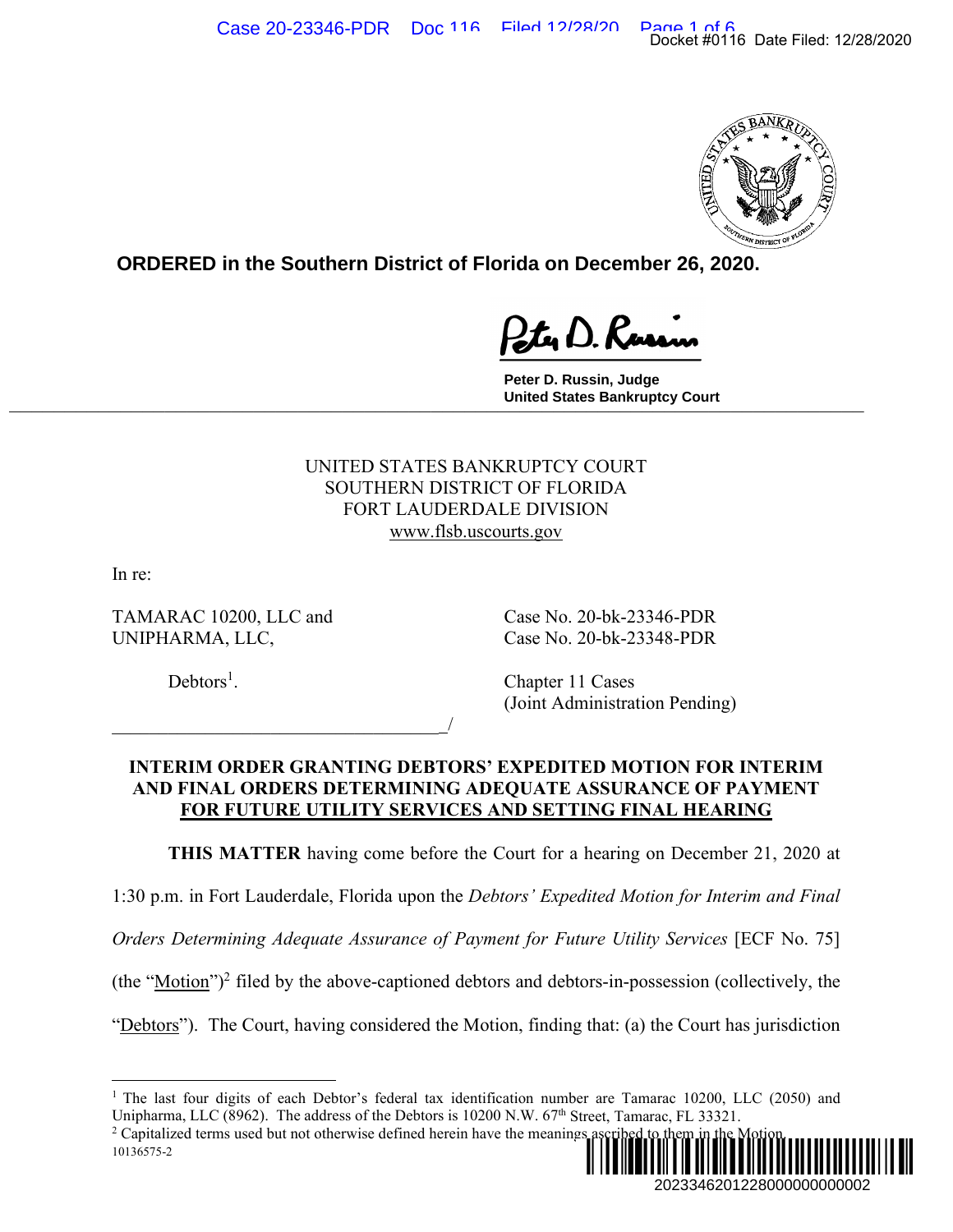#### Case 20-23346-PDR Doc 116 Filed 12/28/20 Page 2 of 6

over this matter pursuant to 28 U.S.C. §§ 157 and 1334; (b) venue is proper before this Court pursuant to 28 U.S.C. §§ 1408 and 1409; (c) this matter is core pursuant to 28 U.S.C. § 157(b)(2), and that this Court may enter a final order consistent with Article III of the Constitution; (d) notice of the Motion and the hearing thereon was sufficient under the circumstances; and (e) the Court having determined that the legal and factual bases set forth in the Motion and at the hearing establish just cause for the relief granted herein, it is

### **ORDERED** that:

1. The Motion is **GRANTED**, on an interim basis.

2. The Debtors are hereby authorized to take all actions necessary to effectuate the relief granted pursuant to this Order in accordance with the Motion, including setting up a segregated bank account at an approved depository and deposited the Proposed Adequate Assurance.

3. The terms and conditions of this Order shall be immediately effective and enforceable upon its entry and the Debtors' offer of adequate assurance is deemed satisfactory for this Interim Order.

4. The Utility Providers are forbidden to discontinue, alter or refuse service on account of any unpaid prepetition charges, or require additional adequate assurance of payment other than the Proposed Adequate Assurance pending entry of the Final Order.

5. Any Utility Provider who accepts an Adequate Assurance Deposit shall be deemed to have stipulated that the Adequate Assurance Deposit constitutes adequate assurance of future payment to such Utility Provider, and such Utility Provider shall be deemed to have waived any right to seek additional adequate assurance during the course of these chapter 11 cases.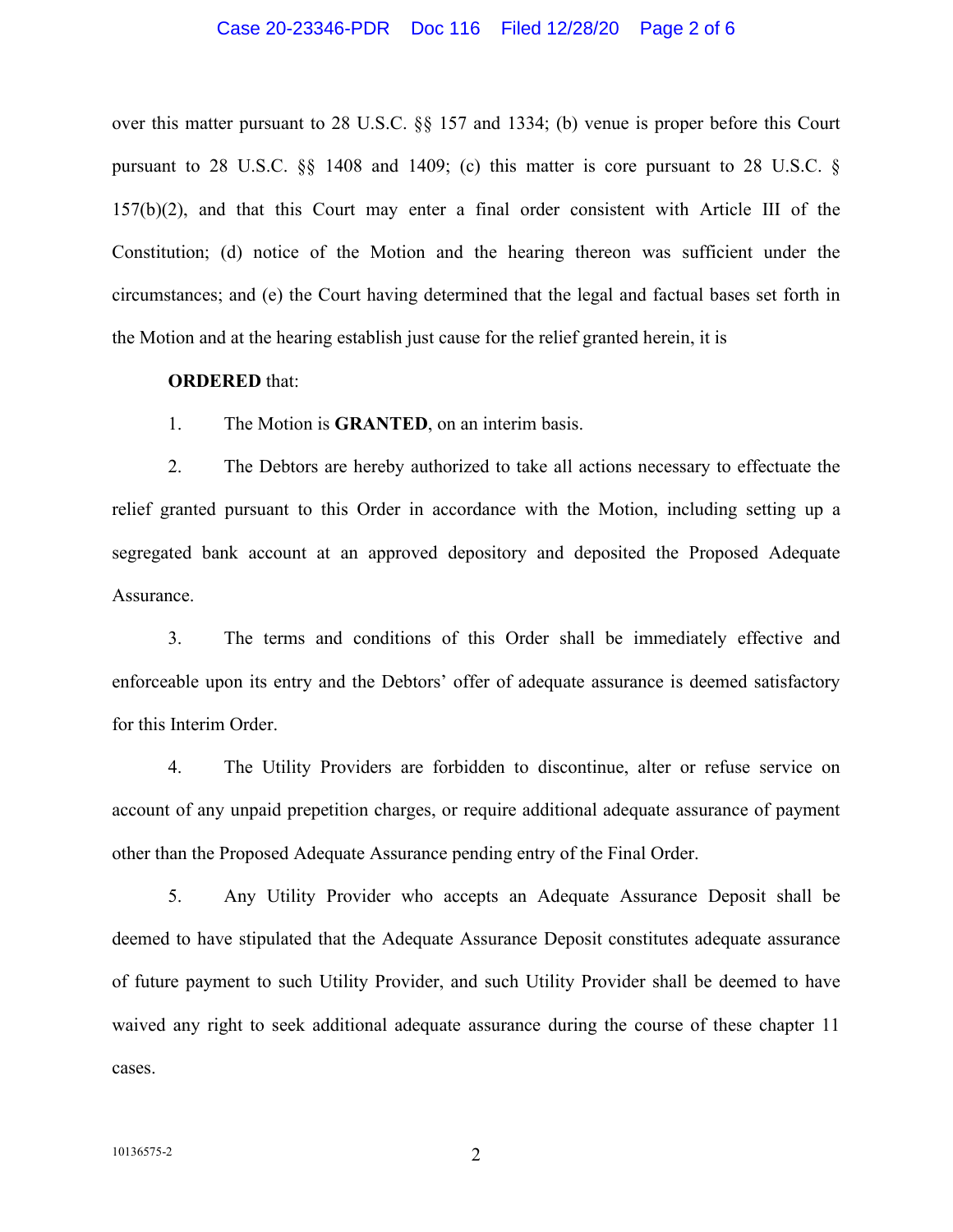### Case 20-23346-PDR Doc 116 Filed 12/28/20 Page 3 of 6

6. Any Utility Provider desiring a deposit in an amount greater than the Adequate

Assurance Deposit must request such assurance pursuant to the following procedures (the

### "Adequate Assurance Procedures"):

- a. Absent compliance with the Adequate Assurance Procedures, the Utility Providers are forbidden to discontinue, alter or refuse service on account of any unpaid prepetition charges, or require additional adequate assurance of payment other than the Proposed Adequate Assurance pending entry of the Final Order.
- b. Any Utility Provider desiring an Adequate Assurance Deposit must serve a request (an "Adequate Assurance Request") so that it is received by the Debtors and their bankruptcy counsel at the following addresses by January 5, 2021: (i) Debtors c/o Tamarac 10200, LLC and Unipharma, LLC, 10200 N.W.  $67<sup>th</sup>$  Street, Tamarac, FL 33321 (Attn: Waite Popejoy, wpopejoy@soliccapital.com); (ii) Debtors' Chief Restructuring Officer, Neil F. Luria of SOLIC Capital Advisors, LLC, 25 West New England Avenue, Ste. 300, Winter Park, FL 32789, nluria@soliccapital.com; (iii) attorneys for the Debtors, Berger Singerman LLP, 1450 Brickell Avenue, Suite 1900, Miami, Florida 33131 (Attn: Christopher Andrew Jarvinen, Esq., cjarvinen@bergersingerman.com, and Paul A. Avron, Esq., pavron@bergersingerman.com).
- c. Any Adequate Assurance Request must: (i) be made in writing; (ii) set forth the location for which utility services are provided; (iii) include a summary of the Debtors' payment history relevant to the affected account(s), including any security deposit; and (iv) set forth why the Utility Provider believes the Proposed Adequate Assurance is not sufficient adequate assurance of future payment; and (v) include a proposal for what would constitute adequate assurance of future payment from the Debtors, along with an explanation of why such proposal is reasonable. Any Adequate Assurance Request that fails to meet these requirements shall be deemed an invalid request for adequate assurance.
- d. Upon the Debtors' receipt of any Adequate Assurance Request at the addresses set forth above, the Debtors shall have until thirty (30) days from the receipt of such Adequate Assurance Request or such other date as the parties mutual agreement (the "Resolution Period") to negotiate with such Utility Provider to resolve such Utility Provider's request for additional assurance of payment and advise the Utility Provider that the Adequate Assurance Request is acceptable.
- e. If the Debtors determine, in their discretion, that an Adequate Assurance Request or any consensual agreement reached in connection therewith is reasonable, the Debtors, without further order of the Court and subject to reasonable notice to the DIP Lender, as defined in the DIP Financing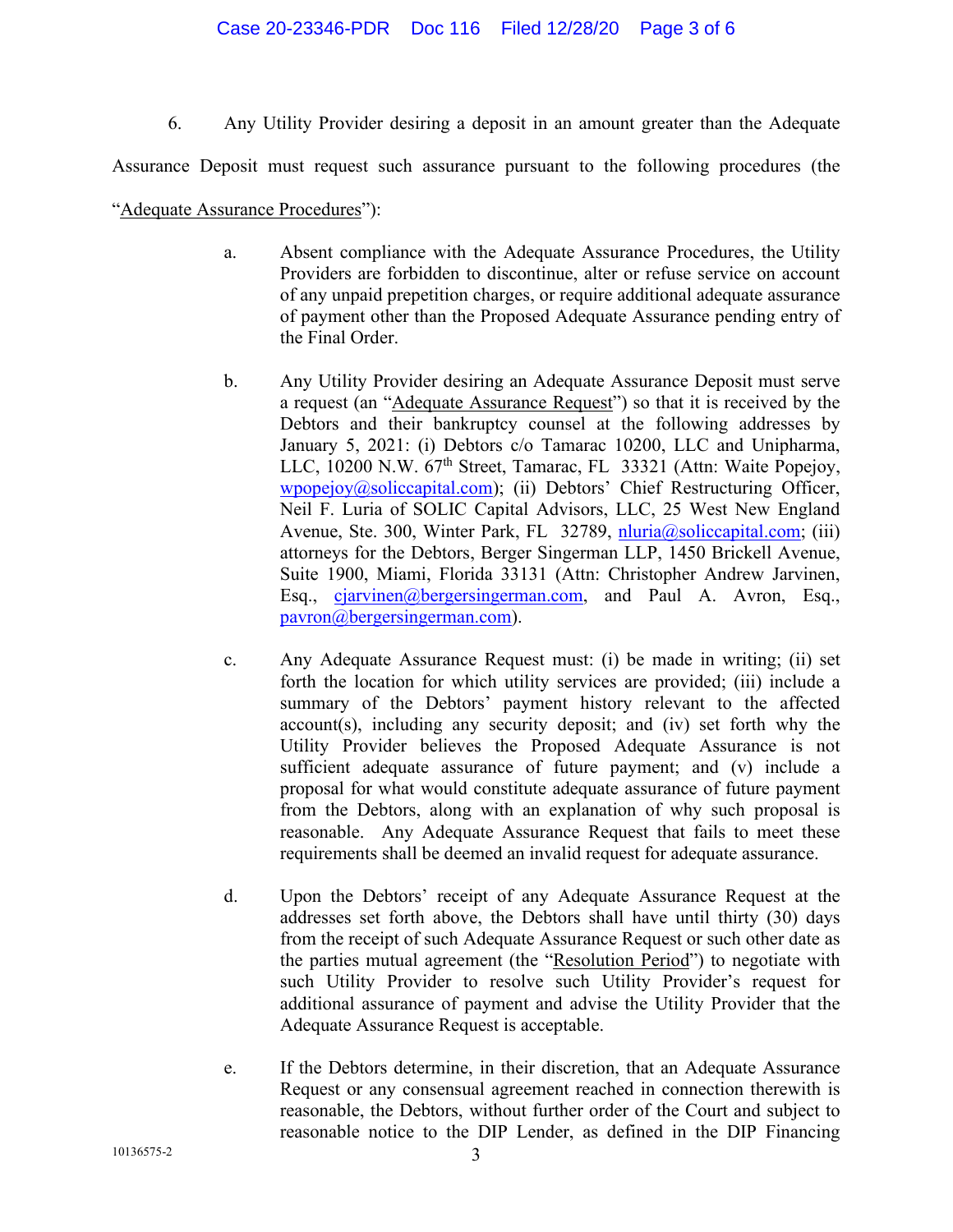Order (as defined below), may enter into agreements granting additional adequate assurance to the Utility Provider serving such Adequate Assurance Request and, in connection with such agreements, provide the Utility Provider with additional adequate assurance of payment, including payments on prepetition amounts owing, cash deposits, prepayments, or other forms of security, and to the extent authorized pursuant to any orders authorizing postpetition financing and the use of cash collateral and the applicable budget thereunder.

f. If the Debtors determine that the Adequate Assurance Request is not reasonable and is not able to reach an alternative resolution with the Utility Provider during the Resolution Period, the Debtors, during or immediately after the Resolution Period, will request a hearing before this Court to determine the adequacy of assurances of payment with respect to a particular Utility Provider (the "Determination Hearing") pursuant to section  $366(c)(3)$  of the Bankruptcy Code.

7. The Debtors are authorized to add or remove any Utility Provider from the Utility Service List. To the extent that the Debtors identify additional Utility Providers, the Debtors shall file amendments to the Utility Service List, and shall serve copies of this Interim Order, including the Adequate Assurance Procedures, and any final order (when and if entered) on such newly-identified Utility Providers. Any Utility Provider subsequently added to the Utility Service List shall be bound by this Interim Order and the Adequate Assurance Procedures.

8. In accordance with this Interim Order and any other Order of this Court, each of the financial institutions at which the Debtors maintain their accounts relating to the payment of the obligations described in the Motion is directed to receive, process, honor, and pay all such checks presented for payment of the obligations described in the Motion and fund all requests made by the Debtors related thereto to the extent that sufficient funds are on deposit in such amounts.

10136575-2 4 9. The Debtors' service of the Motion and this Interim Order upon the Utility Services List shall not constitute an admission or concession that each such entity is a "utility" within the meaning of Bankruptcy Code section 366, and the Debtors reserve all rights and defenses with respect thereto.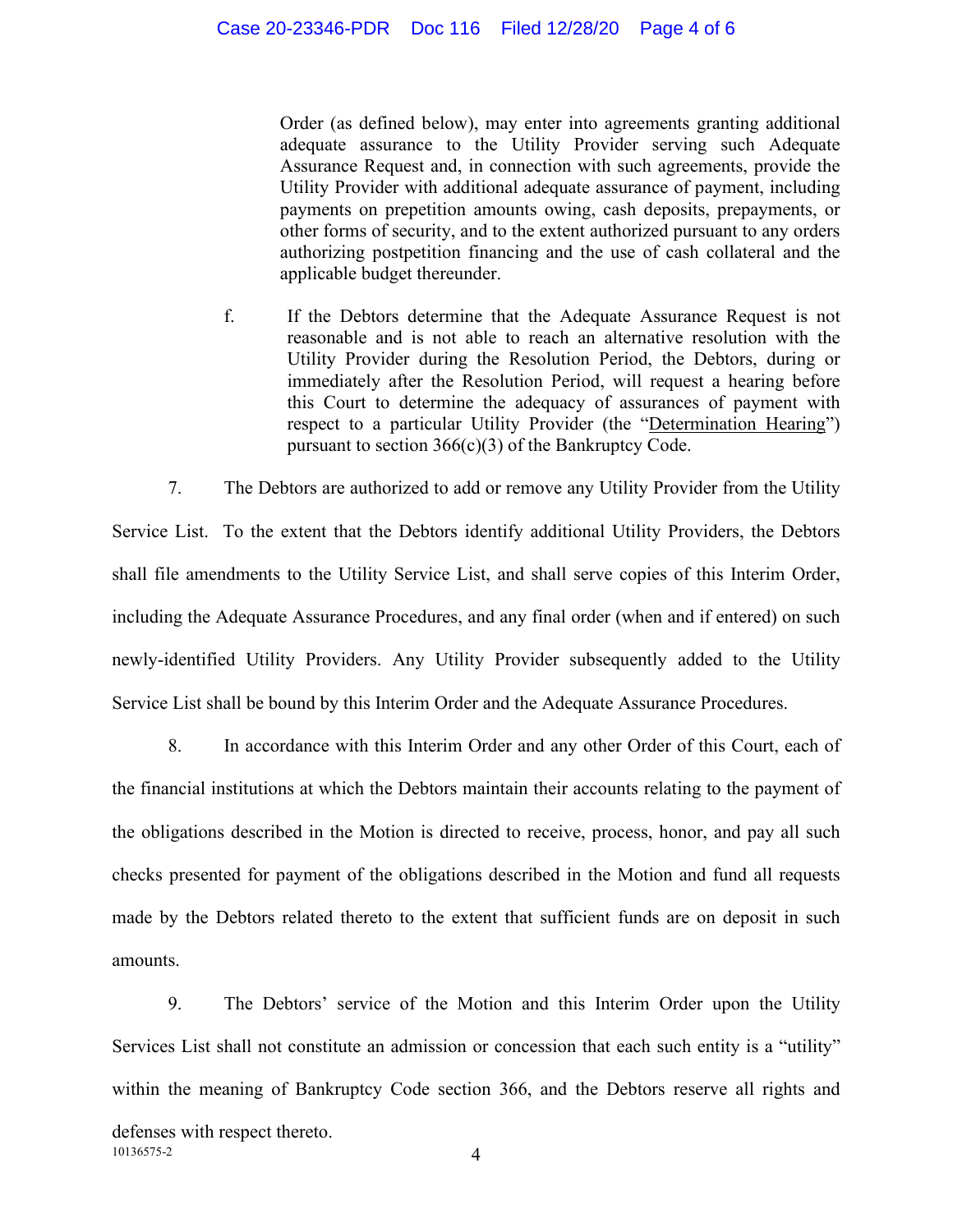#### Case 20-23346-PDR Doc 116 Filed 12/28/20 Page 5 of 6

10. Notwithstanding the relief granted herein and any actions taken hereunder, nothing contained in the Motion or this Interim Order or any payment made pursuant to this Interim Order shall constitute, nor is it intended to constitute, an admission as to the validity or priority of any claim or lien against the Debtors, a waiver of the Debtors' rights to subsequently dispute such claim or lien, or the assumption or adoption of any agreement, contract, or lease under Bankruptcy Code section 365.

11. Notwithstanding the relief granted in this Order, any payment made by the Debtors pursuant to the authority granted herein shall be subject to and in compliance with any interim or final order entered by the Court approving the Debtors' entry into any post-petition debtor in possession financing facility (the "DIP Financing Order"). To the extent that there is any inconsistency between the terms of this Order and the DIP Financing Order, the terms of the DIP Financing Order shall control.

12. The contents of the Motion satisfy the requirements of Bankruptcy Rule 6003(b).

13. Notice of the Motion satisfies the requirements of Bankruptcy Rule 6004(a).

14. Notwithstanding Bankruptcy Rule 6004(h), the terms and conditions of this Interim Order are immediately effective and enforceable upon its entry.

15. The Debtors are authorized to take all actions necessary to effectuate the relief granted in this Interim Order in accordance with the Motion.

16. The Court shall conduct a final hearing (the "Final Hearing") on the Application on **December 30, 2020 at 10:00 a.m. by VIDEO CONFERENCE.** 

17. \*\*IMPORTANT<sup>\*\*</sup> The hearing scheduled by this Order will take place only by video conference. **DO NOT GO TO THE COURTHOUSE**. Attorneys must advise their clients not to appear at the courthouse. To participate in the hearing by video conference please